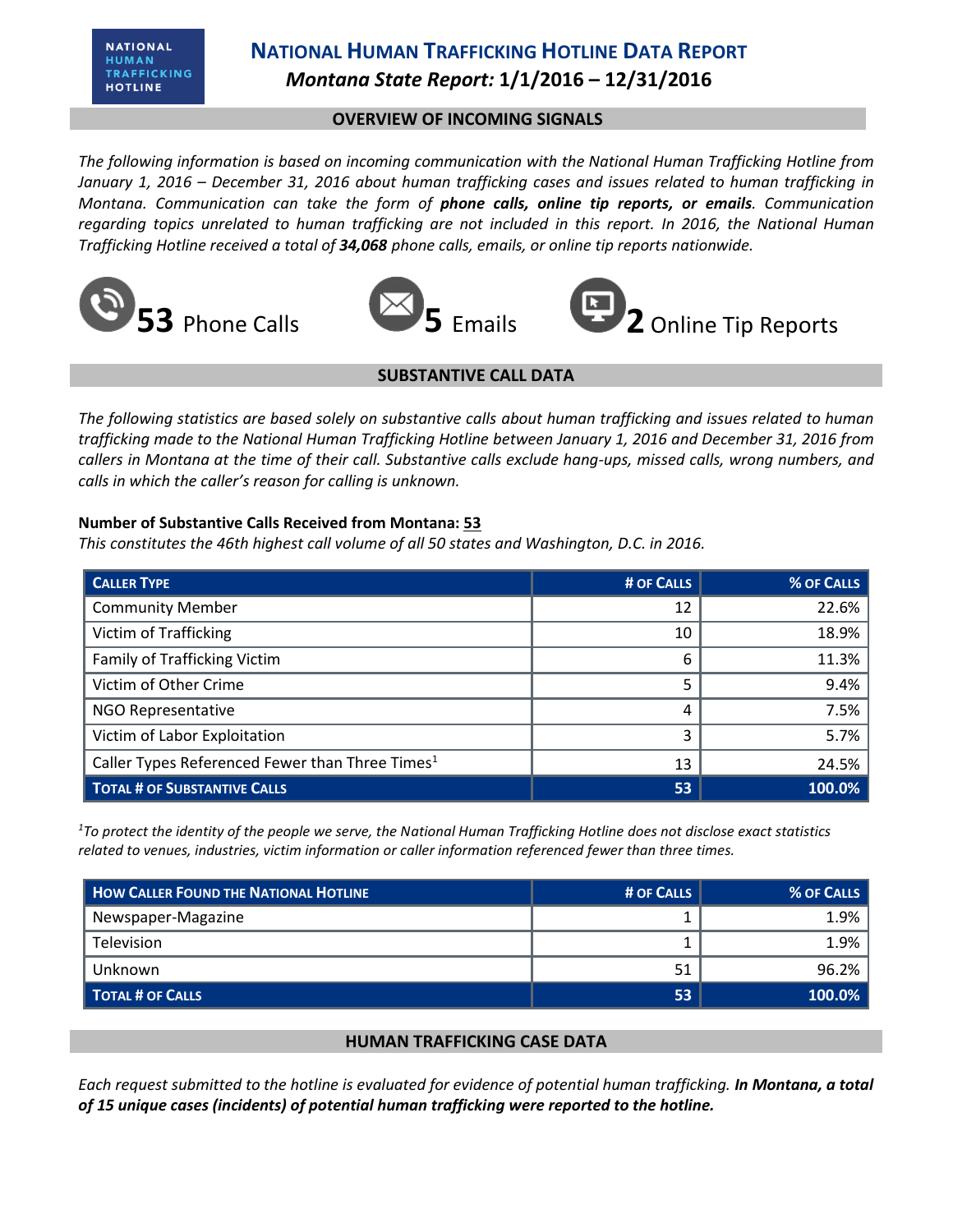**NATIONAL** HUMAN TRAFFICKING **HOTLINE** 

| <b>PRIMARY REASON FOR CONTACTING THE NATIONAL HOTLINE</b> | # OF CASES | % OF CASES |
|-----------------------------------------------------------|------------|------------|
| Report a Trafficking Tip                                  |            | 46.7%      |
| <b>Access Service Referrals</b>                           |            | 26.7%      |
| <b>Request Crisis Assistance</b>                          |            | 20.0%      |
| Request General Information <sup>2</sup>                  |            | $6.7\%$    |
| <b>TOTAL # OF CASES</b>                                   | 15         | $100.0\%$  |

*<sup>2</sup>Requests for general information are situations in which an individual who is aware of a specific situation of potential trafficking may contact the National Human Trafficking Hotline for general information about human trafficking or to learn more about services available to trafficking victims. Requests for T&TA (Training and Technical Assistance) are situations in which service providers or law enforcement working with a victim of trafficking contact the National Hotline for technical assistance.* 

| <b>VENUE/INDUSTRY OF POTENTIAL TRAFFICKING</b>               | # OF CASES | % OF CASES |
|--------------------------------------------------------------|------------|------------|
| <b>Sex</b>                                                   | <b>10</b>  | 66.7%      |
| <b>Commercial Front Brothel</b>                              |            | 20.0%      |
| Venues Referenced in Fewer than Three Cases <sup>3</sup>     |            | 46.7%      |
| Labor                                                        |            | 6.7%       |
| Industries Referenced in Fewer than Three Cases <sup>3</sup> |            | 6.7%       |
| <b>Sex and Labor</b>                                         |            | 6.7%       |
| Trafficking Type Not Specified <sup>4</sup>                  |            | 20.0%      |
| <b>TOTAL # OF POTENTIAL TRAFFICKING CASES</b>                | 15         | 100.0%     |

*<sup>3</sup>To protect the identity of the people we serve, the National Human Trafficking Hotline does not disclose exact statistics related to venues, industries, victim information or caller information referenced fewer than three times. <sup>4</sup>Cases where trafficking type is not specified typically occur when a law enforcement agent or service provider contacts the National Hotline for resources and referrals but does not disclose details about the trafficking situation due to confidentiality. This category also includes cases in which the person reporting the information references human trafficking but does not provide further detail regarding the presence of labor or commercial sex. These cases are often submitted to the National Hotline through anonymous online tip reports.*

| <b>VICTIM DEMOGRAPHICS<sup>5</sup></b> (LABOR TRAFFICKING CASES) | # OF CASES                    | % OF CASES       |
|------------------------------------------------------------------|-------------------------------|------------------|
| <b>Adults</b>                                                    | Fewer than Three <sup>6</sup> | N/A              |
| <b>Minors</b>                                                    | Fewer than Three <sup>6</sup> | N/A              |
| Females                                                          | Fewer than Three <sup>6</sup> | N/A              |
| Males                                                            | Fewer than Three <sup>6</sup> | N/A              |
| <b>Transgender Females</b>                                       | Fewer than Three <sup>6</sup> | N/A              |
| <b>Transgender Males</b>                                         | Fewer than Three <sup>6</sup> | N/A              |
| Gender Non-Conforming Individuals                                | Fewer than Three <sup>6</sup> | N/A              |
| US Citizens/Legal Permanent Residents                            | Fewer than Three <sup>6</sup> | N/A              |
| Foreign Nationals <sup>7</sup>                                   | Fewer than Three <sup>6</sup> | N/A              |
|                                                                  |                               | <b>NON-CUMUI</b> |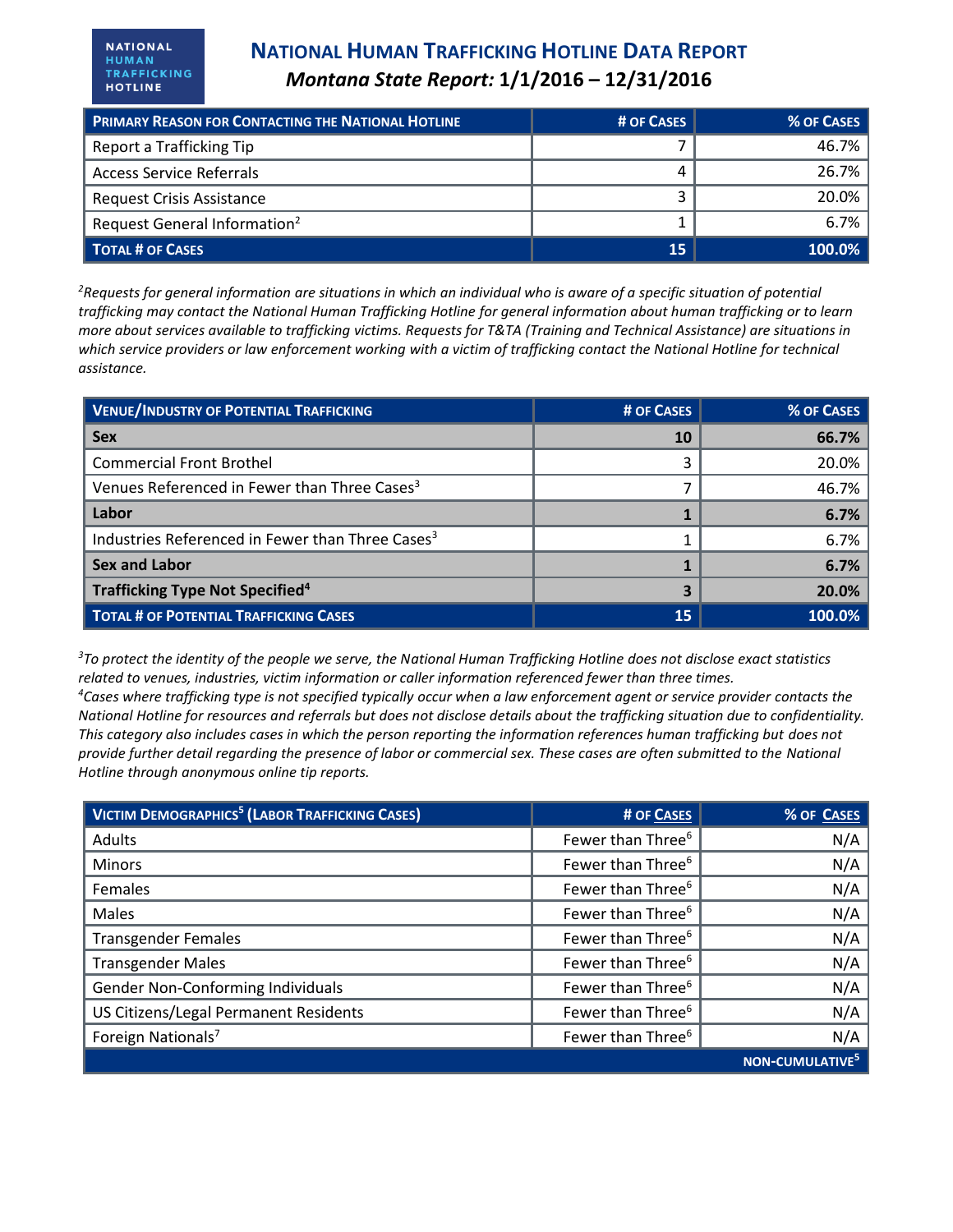#### **NATIONAL** HUMAN TRAFFICKING **HOTLINE**

## **NATIONAL HUMAN TRAFFICKING HOTLINE DATA REPORT** *Montana State Report:* **1/1/2016 – 12/31/2016**

*<sup>5</sup>These statistics are non-cumulative. Cases may involve multiple victims and include female, male, transgender and gender non-conforming individuals, foreign nationals and U.S. citizens, adults and minors. In some cases, demographic information is not reported. This table shows the number of cases referencing each demographic and not the number of individual victims. <sup>6</sup>To protect the identity of the people we serve, the National Human Trafficking Hotline does not disclose exact statistics related to venues, industries, victim information or caller information referenced fewer than three times.* 

*<sup>7</sup>A Foreign National in this data set is defined as any individual who is not currently a US Citizen or Legal Permanent Resident.* 

| <b>VICTIM DEMOGRAPHICS<sup>8</sup> (SEX TRAFFICKING CASES)</b> | # OF CASES                    | % OF CASES           |
|----------------------------------------------------------------|-------------------------------|----------------------|
| Adults                                                         | 5                             | 33.3%                |
| <b>Minors</b>                                                  | Fewer than Three <sup>9</sup> | N/A                  |
| Females                                                        | 8                             | 53.3%                |
| Males                                                          | Fewer than Three <sup>9</sup> | N/A                  |
| <b>Transgender Females</b>                                     | Fewer than Three <sup>9</sup> | N/A                  |
| <b>Transgender Males</b>                                       | Fewer than Three <sup>9</sup> | N/A                  |
| Gender Non-Conforming Individuals                              | Fewer than Three <sup>9</sup> | N/A                  |
| US Citizens/Legal Permanent Residents                          | Fewer than Three <sup>9</sup> | N/A                  |
| Foreign Nationals <sup>10</sup>                                | Fewer than Three <sup>9</sup> | N/A                  |
|                                                                |                               | <b>NON-CUMULATIV</b> |

*<sup>8</sup>These statistics are non-cumulative. Cases may involve multiple victims and include female, male, transgender and gender non-conforming individuals, foreign nationals and U.S. citizens, adults and minors. In some cases, demographic information is not reported. This table shows the number of cases referencing each demographic and not the number of individual victims. <sup>9</sup>To protect the identity of the people we serve, the National Human Trafficking Hotline does not disclose exact statistics related to venues, industries, victim information or caller information referenced fewer than three times.* 

*10A Foreign National in this data set is defined as any individual who is not currently a US Citizen or Legal Permanent Resident.*